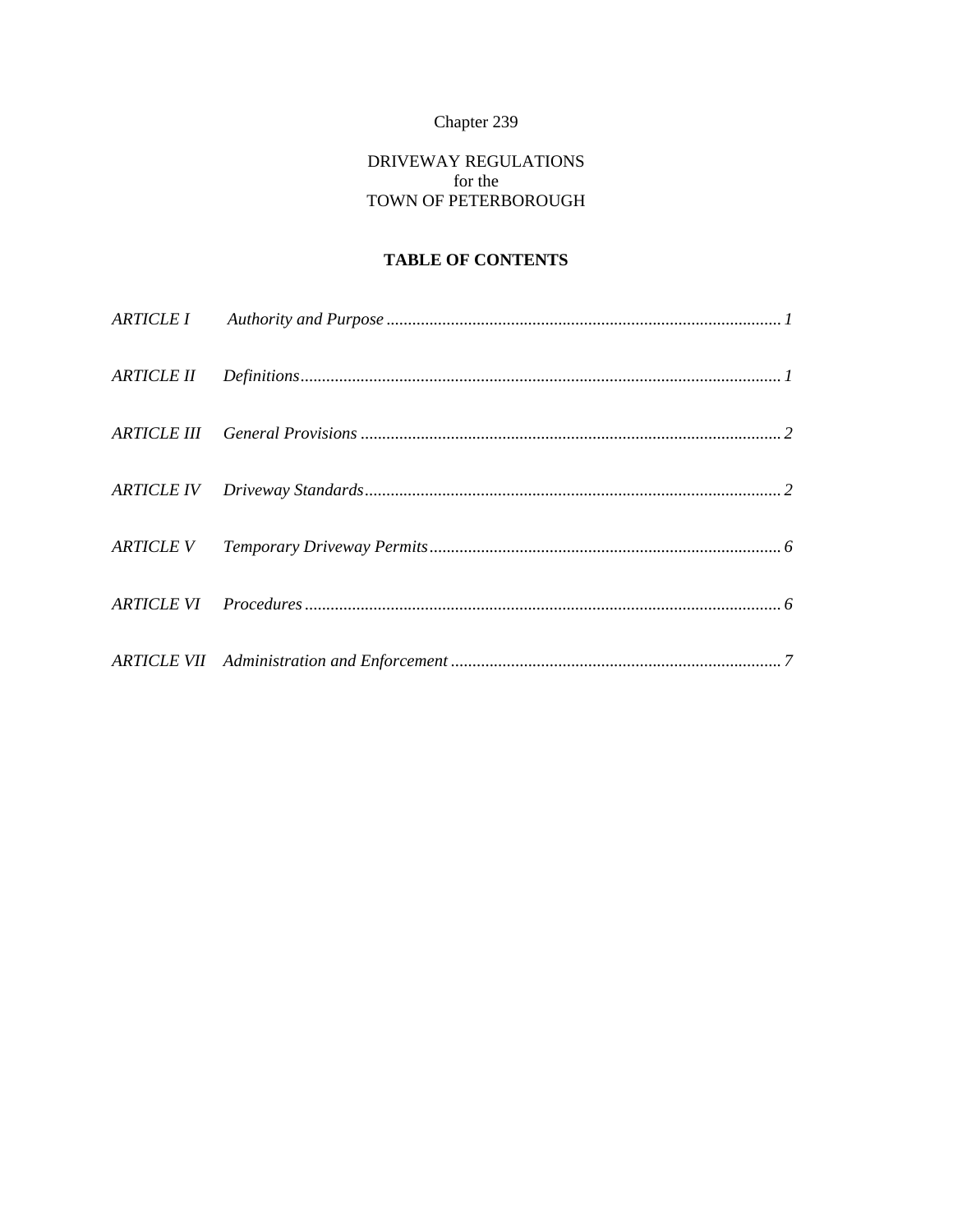# *ARTICLE I -- Authority and Purpose*

#### **§239-1. Authority and Purpose**

- (A) Pursuant to the authority vested in the Peterborough Planning Board by the legislative body of Peterborough, and in accordance with the provisions of Chapters 236:13 and 674:35 of the New Hampshire Revised Statutes Annotated as amended, the Peterborough Planning Board adopts the following regulations governing all driveway construction in the Town of Peterborough to:
	- (1) ensure that emergency services can be reasonably and safely provided to all dwelling units in the Town, including those constructed on or accessed by steep slopes;
	- (2) ensure that driveways entering onto roads do not represent a safety hazard;
	- (3) minimize the amount of terrain alteration and vegetative removal on hillside areas required for driveway construction;
	- (4) ensure that driveways do not disrupt drainage systems or culverts, damage the surface of rightof-ways, or cause erosion or siltation of traveled ways or surface waters; and
	- (5) avoid unreasonable public expenditures.
- (B) These regulations may be amended by the Planning Board following a public hearing on the proposed change.

#### *ARTICLE II -- Definitions*

#### **§ 239-2. Definitions**

The definitions contained in the Peterborough Subdivision Regulations shall apply, in addition to the following:

ACCESS -- A way or means of approach to provide physical entrance to a property.

CONSTRUCTION -- For the purposes of this regulation, means not only the construction of a new driveway, but also any substantial alterations to an existing driveway. This does not include regrading, repaving, repairs or improvements of a similar nature.

DRIVEWAY -- A public or private roadway providing primary access from either a public or private road for vehicles to a dwelling, business, parking area, or other structure or facility that is currently used on a regular basis. This does not include an access that is primarily used for service or maintenance, such as fuel oil delivery.

TURNOUT -- An area perpendicular to the driveway that allows a vehicle to back in and drive out.

TURNAROUND – An area large enough to allow a vehicle to turn fully around on the property without having to back up.

# *ARTICLE III -- General Provisions*

#### **§239-3. General Provisions**

(A) Prior to the construction or change in use and/or intensity of any driveway entrance, exit, or approach to any private, town or state road, and prior to obtaining any applicable building permits for the property, the landowner or authorized agent shall secure approval of such proposal in accordance with these regulations.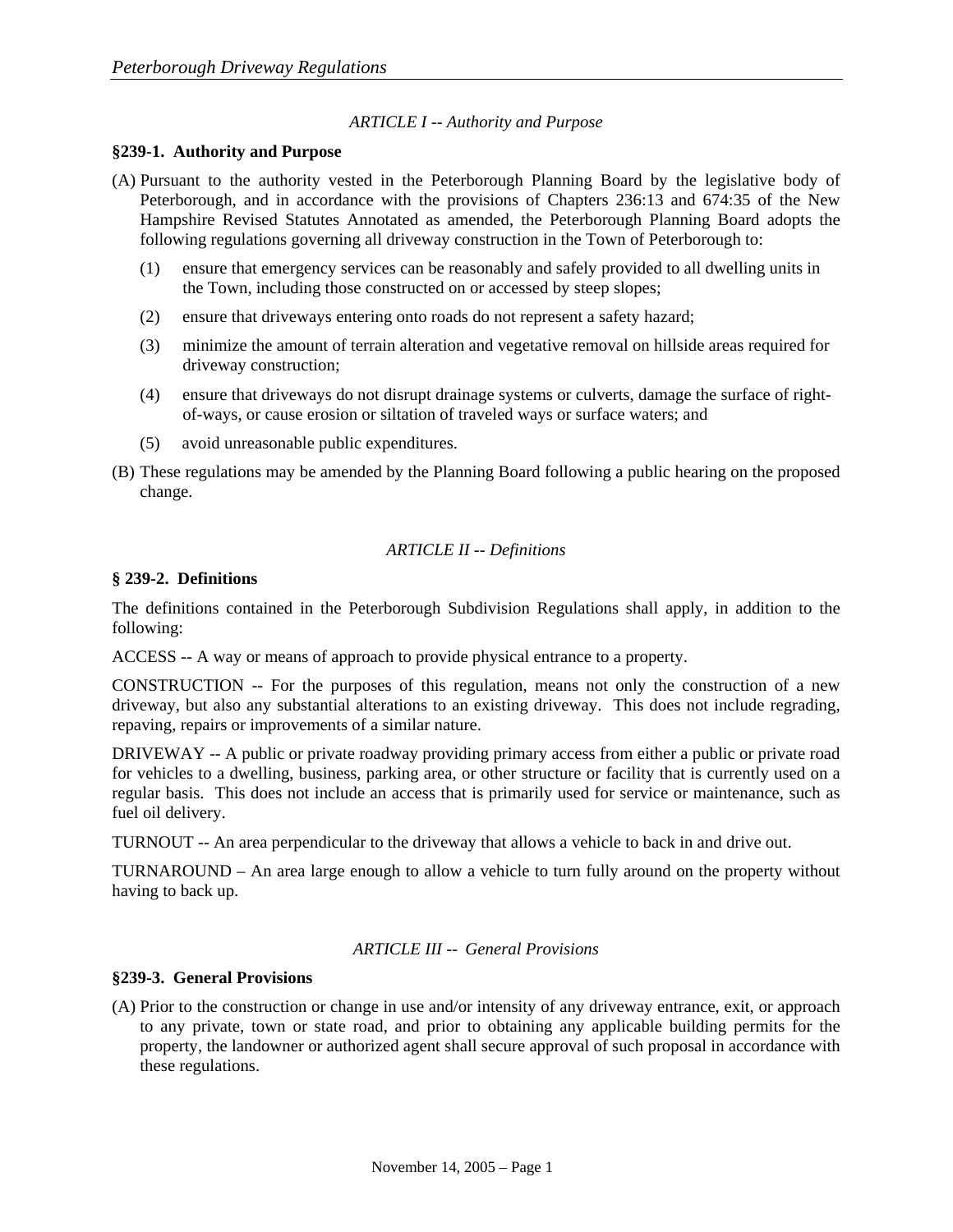- (B) The Town can and will offer assistance whenever possible, but it shall be the responsibility of property owners to comply with these regulations.
- (C) Driveways should follow the natural terrain, and cuts or fills should be minimized.
- (D) All driveways must be designed, constructed, and maintained so as to ensure that emergency vehicles, including ambulances and fire trucks, can ingress and egress easily during emergency events.

# **§ 239-4. Owner Responsibility**

The owner of the property accessed by a driveway shall have continuing responsibility for the adequacy and maintenance of the driveway and any grades, culverts, retention basins and bridges pertaining to such access, whether or not the driveway is located within the public right-of-way. If any driveway becomes a potential threat to the integrity of the highway or its surface, ditches, embankments, bridges, or other structures, or a hazard to the safety of the traveling public by reason of siltation, flooding, erosion, frost action, vegetative growth, improper grade, or the failure of any culvert, traffic control device, drainage structure, or other features; the Town may issue an order to the responsible party to repair or remove such hazardous conditions or take other actions as specified in RSA 236:13. If no response within a reasonable time, the Town will take appropriate action; the costs of such action will be charged to the property owner.

# *ARTICLE IV -- Driveway Standards*

# **§ 239-5. Driveway Standards**

The following standards shall, at a minimum, apply to all driveways in the Town of Peterborough, except where the driveway intersects a state-maintained road, and NH DOT places other restrictions on the drive entry. When applicable or appropriate, the NH DOT Typical Design Standards shall be followed ("Policy for the Permitting of Driveways and Other Accesses to the State Highway System; NH DOT Bureau of Highway Maintenance; March  $10, 2000<sup>1</sup>$ ).

A. Drive Entrance.

 $\overline{a}$ 

- (1) All drive entries shall be located as shown on the approved plans or as directed by the Director of the Department of Public Works (DPW).
- (2) Driveway entrances on residential streets shall be a minimum of twenty-two (22) feet and a maximum of twenty-eight (28) feet wide at the curb line. If the driveway is within a vertical curbed section, the curbs on each side of the drive opening shall be tipped down with a six  $(6)$ foot tip down.
- B. Paving. In order to protect the physical integrity of roads, the street-side edge of all driveways must be paved.
	- (1) All driveways for commercial or non-residential use shall be paved for at least the first twentyfive (25) feet, commencing at the edge of pavement of the intersecting road.
	- (2) All residential driveways for residential use shall be paved for at least the first ten (10) feet, commencing at the edge of pavement of the intersecting road.
	- (3) The pavement shall consist of three (3) inches of hot bituminous pavement, with a two (2) inch base course and a one (1) inch wearing course.

 $<sup>1</sup>$  A copy of this handbook is available for review at the Department of Public Works and the Office of Community</sup> Development.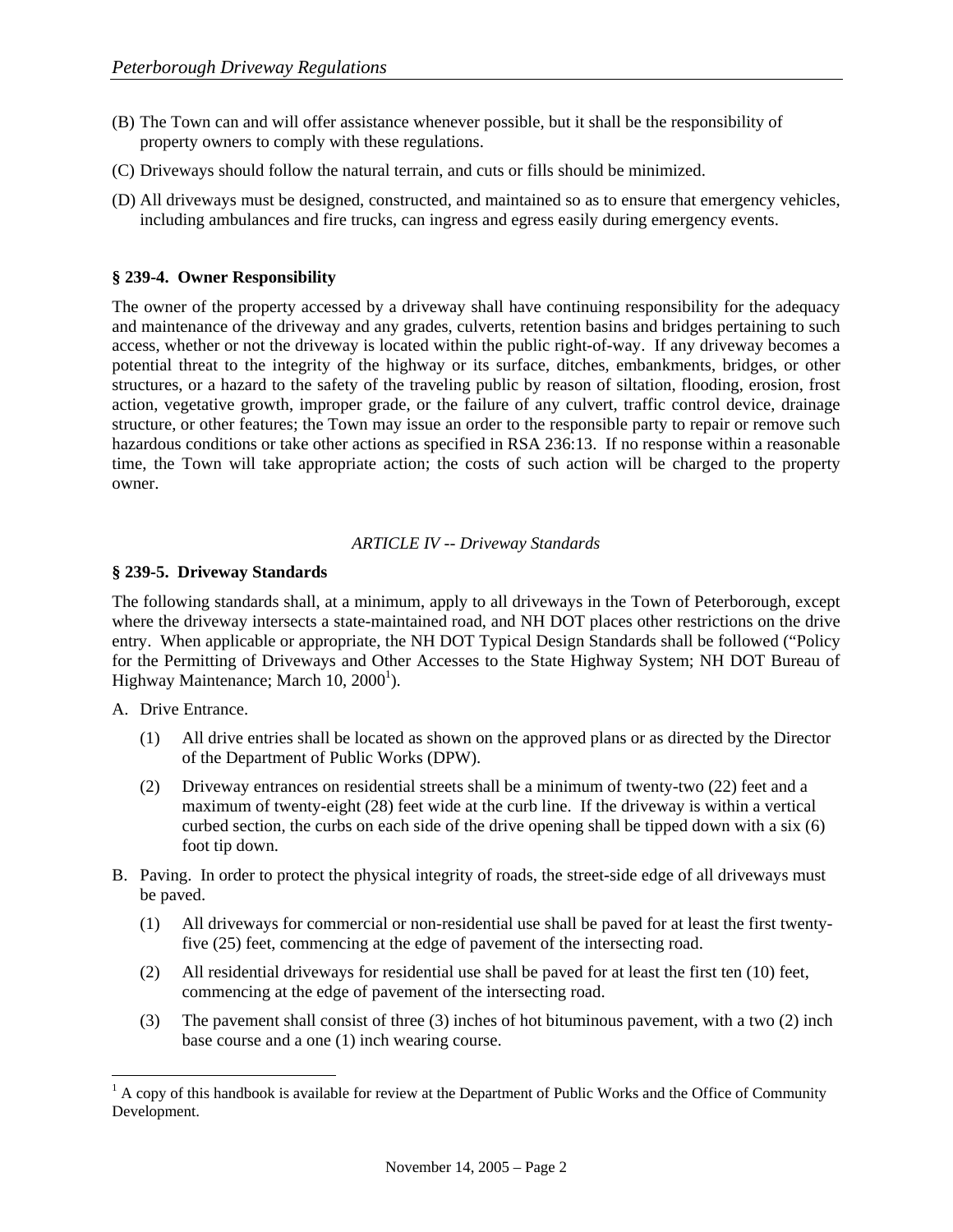- C. Travel Width. Driveways must be designed, constructed, and maintained so as to have at least a twelve (12) foot travel width. Outside of the traveled way there must be enough width to accommodate snow storage areas, drainage, parking areas, clearance for emergency vehicles, etc.
- D. Vertical Clearance. Driveways must be designed, constructed, and maintained so as to have at least thirteen and one-half (13 ½) feet of vertical clearance.
- E. If gated, the following standards apply:
	- (1) Gate openings must be at least fourteen (14) feet wide, except where there are existing stone walls between which the gate will be placed.
	- (2) Gates must not open towards the public right-of-way.
- F. Passing Lanes, Vehicle Turnouts, and Vehicle Turnarounds (see the Appendix for visual examples).
	- (1) Driveways longer than 300 feet must include a turnout no farther than fifty (50) feet from the primary residence or building. The turnout must be perpendicular to the driveway and be at least twelve (12) feet in width and twenty (20) feet in length as measured from the edge of the driveway. The area of the turnout may not be steeper than five (5) percent, and have an inside radius of fifteen (15) feet. Other dimensions may be approved, provided the applicant can demonstrate that vehicles can safely back in and drive out.
	- (2) Driveways longer than one thousand (1,000) feet must include a passing area at least every eight hundred (800) feet, exclusive of the required turnout in (1) above or turnaround in (3) below. This passing area shall be at least twenty-four (24) feet wide for a length of at least fifty (50) feet, tapered back to the twelve (12) foot width on both ends. The grade along the entire length of the passing area must not exceed five (5) percent.
	- (3) Driveways longer than two thousand (2,000) feet must have a turnaround with at least a ninety (90) foot diameter, no closer than fifty (50) feet and no further than three hundred (300) feet of the primary residence or building.
- G. Construction Requirements. All driveways shall be constructed of a minimum of twelve (12) inches of acceptable material (e.g., gravel, but may also include fabric).
- H. Curves. Horizontal curves with a direction change of more than thirty (30) degrees shall not contain slopes of more than twelve (12) percent.
- I. Bridges.
	- (1) All bridges must be designed, installed, and maintained in accordance with the designs of a New Hampshire-licensed engineer and must be able to support the heaviest vehicle likely to operate on the driveway. For purposes of these regulations, the load capacity shall be at least sixty thousand (60,000) pounds, GVW (Gross Vehicle Weight).
	- (2) All bridges must be designed, installed, and maintained so as to convey at least a one hundred (100) year storm event and must be reviewed by the Peterborough Public Works Director.
- J. Culverts.
	- (1) All culverts shall be a minimum of twelve (12) inches in diameter and must be designed, installed, and maintained so as to support the heaviest vehicle likely to operate on the driveway. For purposes of these regulations, the load capacity shall be at least 60,000 pounds, GVW.
	- (2) All culverts must be designed so as to convey the full flow of water of existing drainage swales as well as any additional water that may be transmitted by the driveway. The Public Works Director must approve all driveway culvert installations.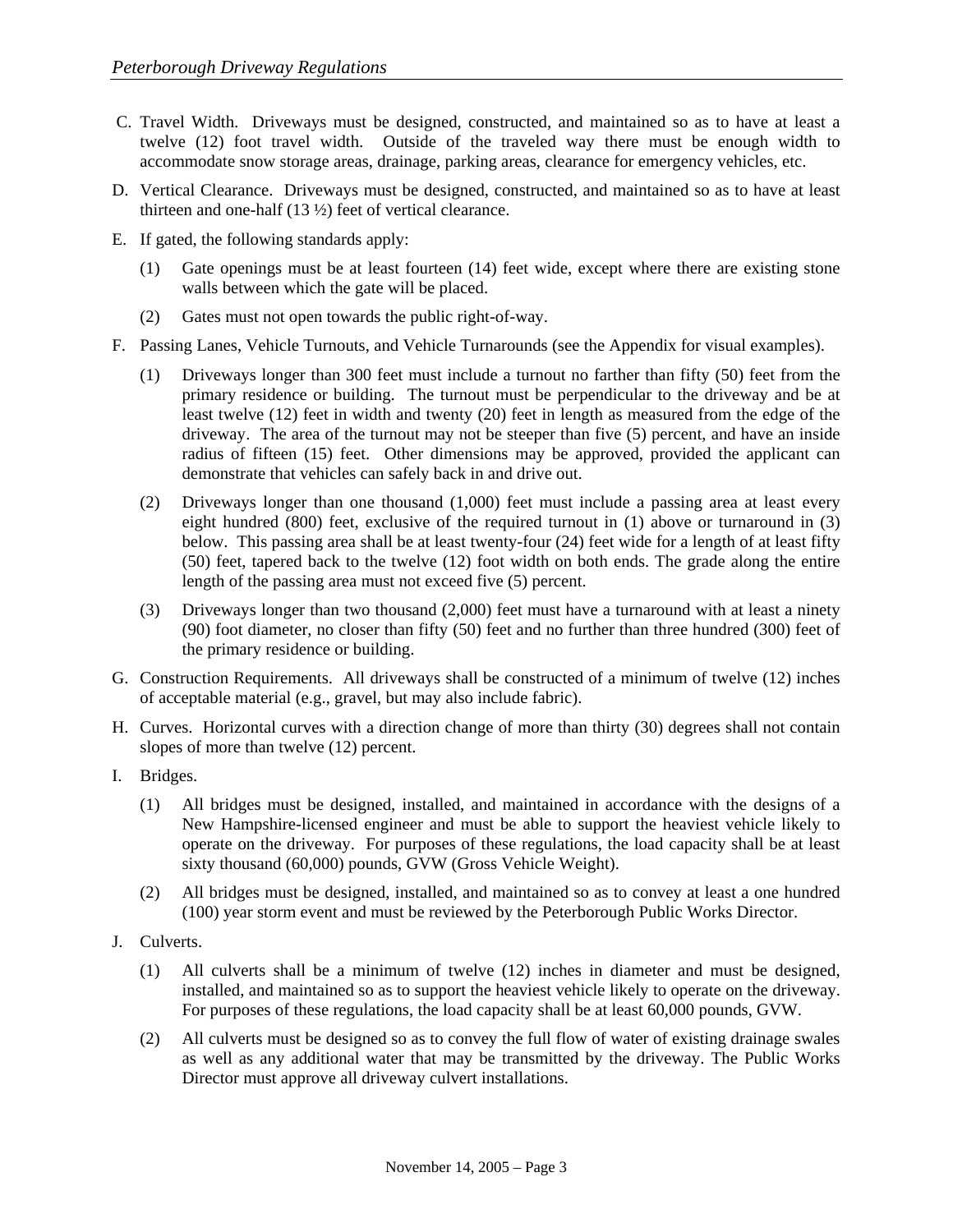- K. Numbering. All driveways providing access to a primary residence or building shall be numbered from both directions, with a letter, number, and symbol height of at least four (4) inches, contrasting with the background of the sign and installed and maintained so as to be easily readable from public ways at night. When a house is within thirty (30) feet of the right-of-way, the number may be placed only on the house, with approval of the Code Enforcement Officer.
- L. Naming. Any driveway or road serving three (3) or more addressable structures will be named using road naming rules outlined by the National Emergency Number Association and recommendations of New Hampshire 911. Said name will require written approval of the Public Works Director and the Fire Department. Name will be posted on a sign or signs conforming to guidelines and standards of the Department of Public Works.

Road Naming rules:

- (1) Avoid family names or individuals names, especially living persons or politicians.
- (2) If the road is continuous, do not change names at an intersection, curve or some other point.
- (3) Avoid sound-alike names (Bay View Dr or Bayview Dr.)
- (4) Do not use names with a different suffix (Smith Rd, Smith La)
- (5) Use NENA recommended format<sup>2</sup> for road/street names (e.g. Prefix Directional  $-2$ characters, Street Name- 40 characters, Street Suffix-4 characters and Post Directional-2 characters)
- (6) Do not use special characters such as hyphens, apostrophes or dashes.

#### M. Slopes.

 $\overline{a}$ 

- (1) Driveways with a slope of greater than nineteen (19) percent will not be permitted.
- (2) Driveways shall normally not exceed twelve (12) percent.
- (3) Where driveways intersect with a road or other driveway, whether public or not, the slope shall not exceed five (5) percent within thirty (30) feet of the intersection, so as to ensure that vehicles will have adequate distance to stop during icy conditions prior to reaching the intersection. Slopes greater than five (5) percent, up to ten (10) percent maximum are allowed provided the driveway is shorter than two hundred (200) feet and the first twenty-five (25) feet from the intersection are paved.
- (4) At the house-side terminus of a driveway, the grade shall not exceed ten (10) percent for the last thirty (30) feet.
- (5) No more than twenty-five (25) percent of the total length of a driveway may contain slopes of seventeen (17) percent or more.
- (6) Slopes of seventeen (17) percent or more may not exist within one hundred (100) feet of an intersection or within one hundred (100) feet of the house-side terminus.
- (7) Slopes of seventeen (17) percent or more may not extend in any section of driveway for a distance of more than one hundred fifty (150) feet, and there must be at least one hundred (100) feet of separation between segments containing grades of seventeen (17) percent or more.
- (8) For purposes of these regulations, the degree of slope shall be measured over a distance of twenty (20) feet. These regulations apply to both downward and upward slopes.

 $2$ <sup>2</sup> This information is available from the Peterborough Fire Department.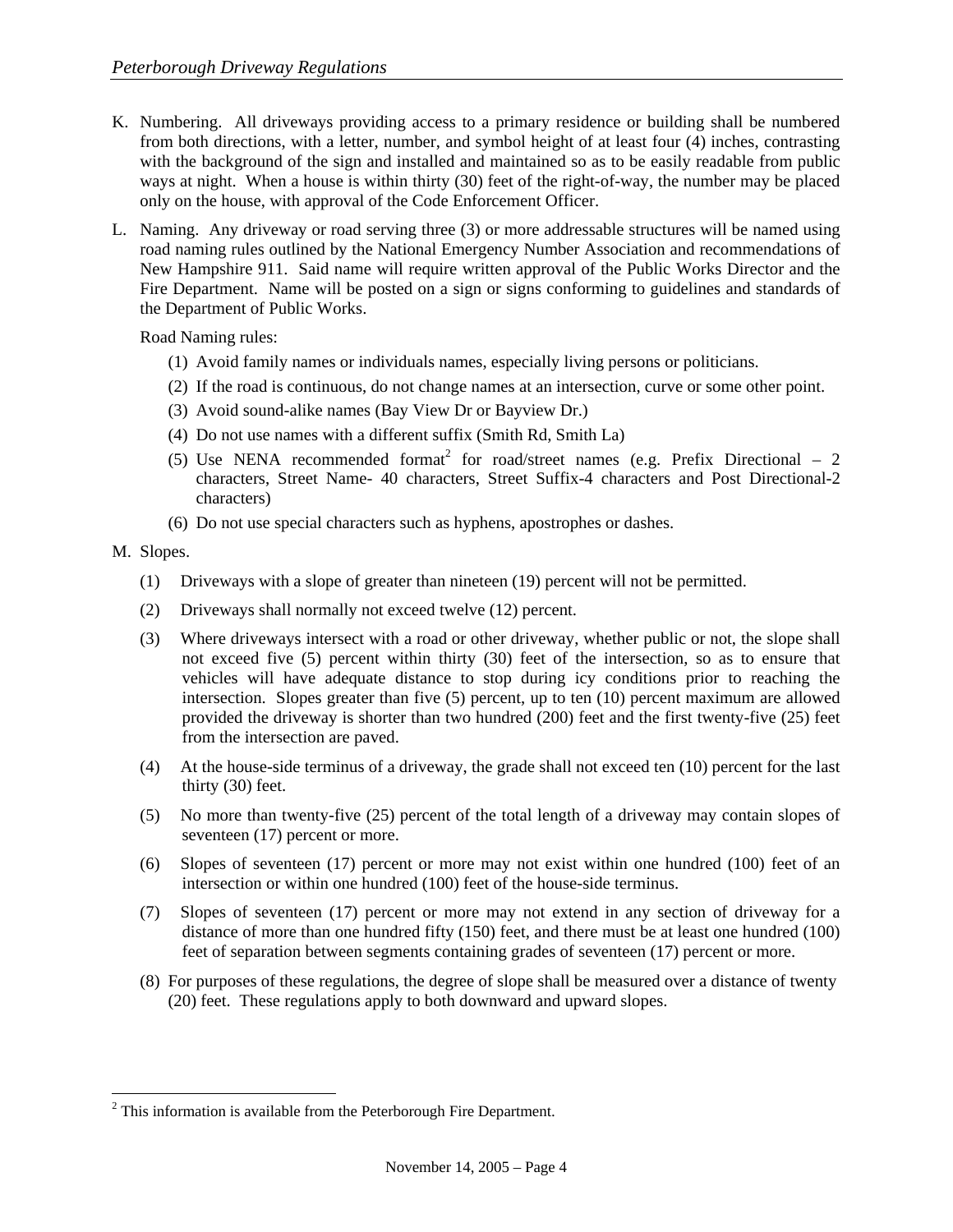- N. Drainage & Erosion Control.
	- (1) Driveways which slope down from a road must be designed so as to avoid the conveyance of stormwater runoff from the road in a way that can cause flooding, erosion, or provide other hazard to the driveway itself or any structures on the property.
	- (2) No drainage can be discharged onto a public road and must be tied into any roadside drainage in a manner satisfactory to the Director of Public Works.
	- (3) During and after construction, the driveway must not cause erosion or sedimentation of drainage systems or surface waters.
	- (4) Cuts or fills greater than four (4) feet in depth shall be compacted to ninety-five (95) percent of standard proctor, as reviewed and approved by the Director of Public Works.
	- (5) For driveways one thousand (1,000) feet or more in length, or containing slopes of fifteen (15) percent or more, the issuance of a driveway permit will require a drainage plan by a New Hampshire licensed engineer, or other source acceptable to the Public Works Director, to ensure that stormwater and spring meltwater will not result in erosion, endanger the integrity of the driveway surface, or cause siltation of drainage systems or surface waters.
- O. No driveway entrance should be constructed within fifty (50) feet of an intersecting road, unless the applicant can demonstrate that there would be no safety hazards created.
- P. Driveways shall be located a minimum of ten (10) feet from side or rear property lines.
- Q. When two (2) driveway entrances on the same side of the road are within fifty (50) feet of each other, a common access may be required, for reasons of safety and topographical considerations.
- R. All-season safe sight distance in each direction is required, in accordance with standards recommended by NH DOT and/or American Association of State Highway and Transportation Officials (AASHTO).
- S. Any driveway crossing a wetland or body of water shall have all permits required by the NH Wetlands Board and/or the Peterborough Board of Adjustment prior to the driveway approval.
- T. There shall be no more than one primary access to a single parcel of land unless a need for multiple accesses can be demonstrated.
- U. Driveways shall intersect roadways at an angle of ninety (90) degrees, and must have a 25-foot radius.
- V. No structures (including buildings), permanent or portable signs, lights, displays, fences, walls, etc. shall be permitted on, over, or under the town road right-of-way.
- W. Driveways providing access to multi-unit residential, commercial, or industrial uses shall be designed to conform to good engineering practice using the most recent version of the NHDOT manual, *Administrative Rules for the Permitting of Driveways and Other Accesses to the State Highway System* as a guide.
- X. Shared Driveways.
	- (1) If approved by the Planning Board and DPW, one driveway may serve up to three (3) residences. In such a case, the driveway must maintain a 50-foot right-of-way.
	- (2) An independent inspection of the driveway is required, by an engineer approved by DPW and paid for by the applicant. The inspector will certify that these regulations are complied with.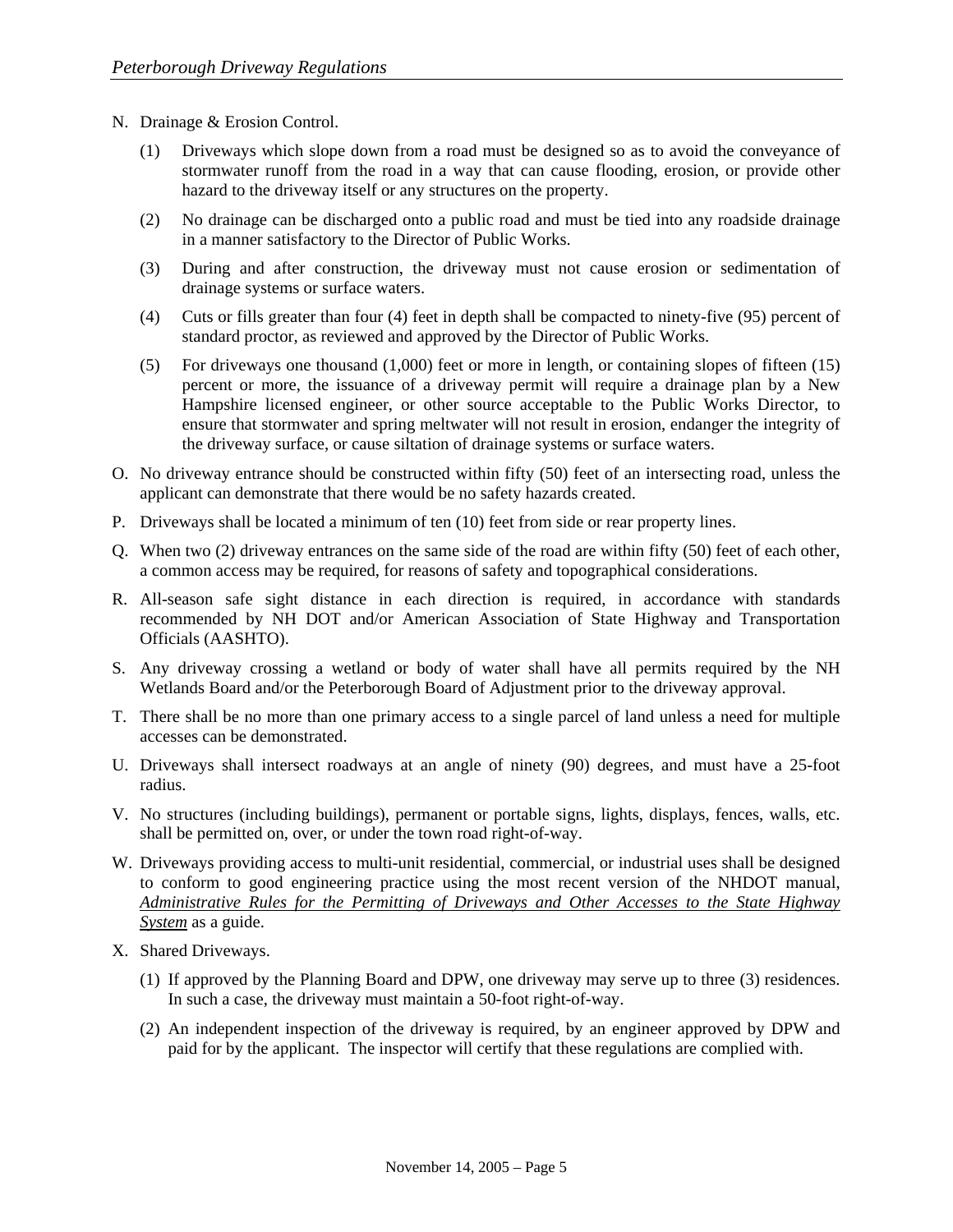- (3) Before any application for a shared driveway is approved, the landowner(s) must submit a maintenance agreement and provide a deeded easement that clearly defines each property owner's rights and responsibilities.
- (4) The house numbers for all residences are to be placed at the end of the shared driveway, and the individual house number is to be placed at the entrance to each private driveway according to Article IV, K.

#### *ARTICLE V -- Temporary Driveway Permits*

# **§ 239-6. Permission**

Permission for temporary driveways for such activities as logging, utility maintenance and construction will be required from the Department of Public Works. Temporary permits shall have a stipulated time limit.

#### *ARTICLE VI -- Procedures*

# **§ 239-7. Application**

Prior to commencing work, the applicant will file an application with the Department of Public Works, on a form provided by that office. A copy of the application will be forwarded to the Code Enforcement Officer.

# **§ 239-8. Inspection of Proposed Location**

- A. Before DPW acts on the application, there will be an inspection of the site. For any paved driveways or entrances, there shall be an inspection following the laying of the gravel base and prior to the final paving.
- B. A final inspection will be made to determine that all work has been satisfactorily completed in conformance with these regulations prior to the issuance of a Certificate of Occupancy.
- C. The Public Works Department shall be responsible for the inspections of the driveway entrance (from the right-of-way to the property line); the Code Enforcement Officer shall be responsible for the inspection of the driveway from the property line to its end point. The Fire Department is responsible for ensuring that the numbering of driveways providing access to a primary residence or building, and names of any shared driveways are compliant with these regulations.

# **§ 239-9. Notice**

The contractor shall give 24-hour notice to the Director of Public Works before starting construction.

#### *ARTICLE VII -- Administration and Enforcement*

#### **§ 239-10. Administration and Enforcement**

A. These regulations shall be administered by the Peterborough Planning Board. The Planning Board, through the authority granted to it under RSA 236:13 (V) hereby delegates administrative duties regarding this regulation to the Department of Public Works and/or the Office of Community Development. The enforcement of those regulations is by the Code Enforcement Officer.